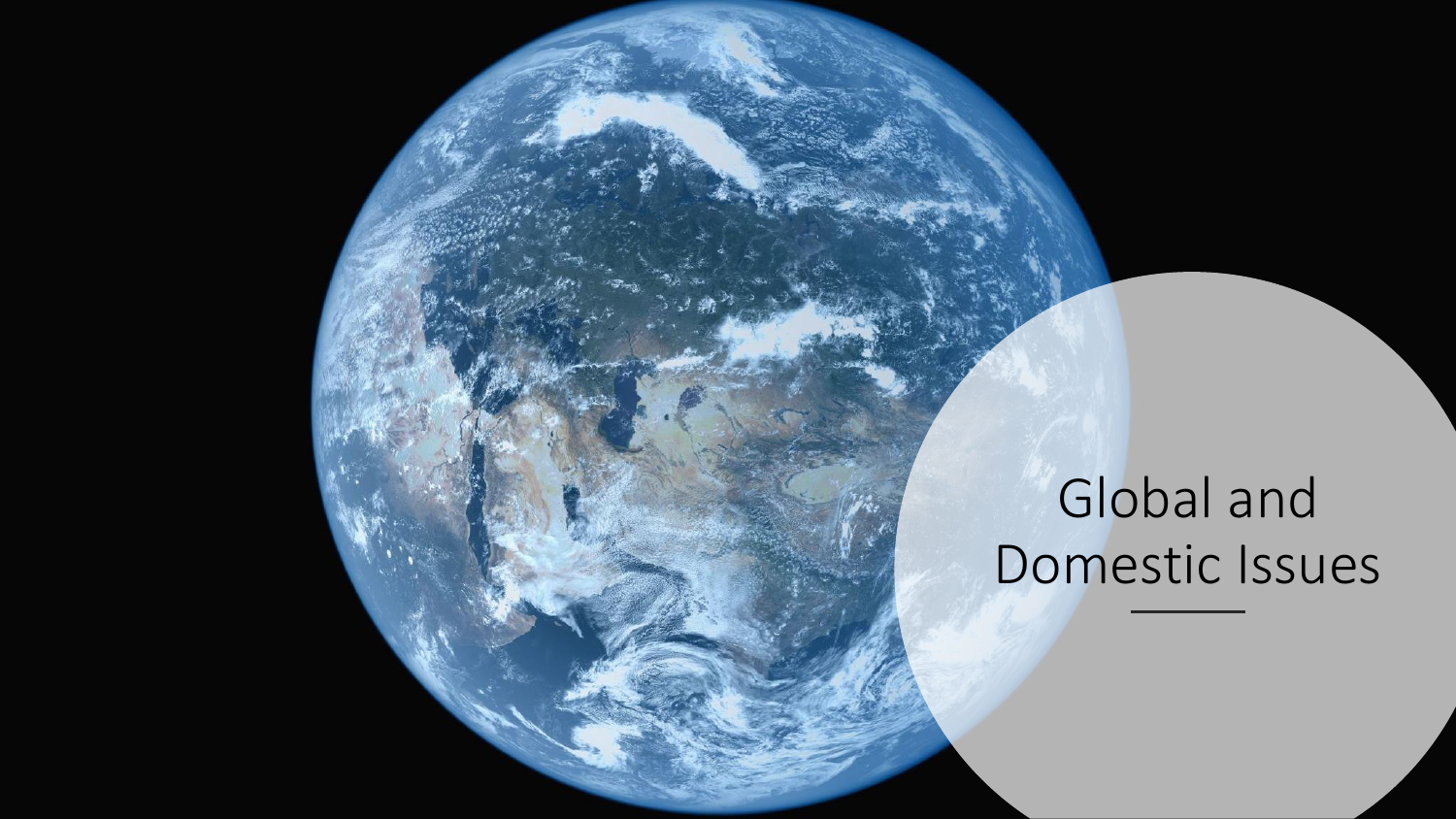## What is it?

## History Elective

Survey course designed to give students a greater understanding of the contemporary issues internationally and in the US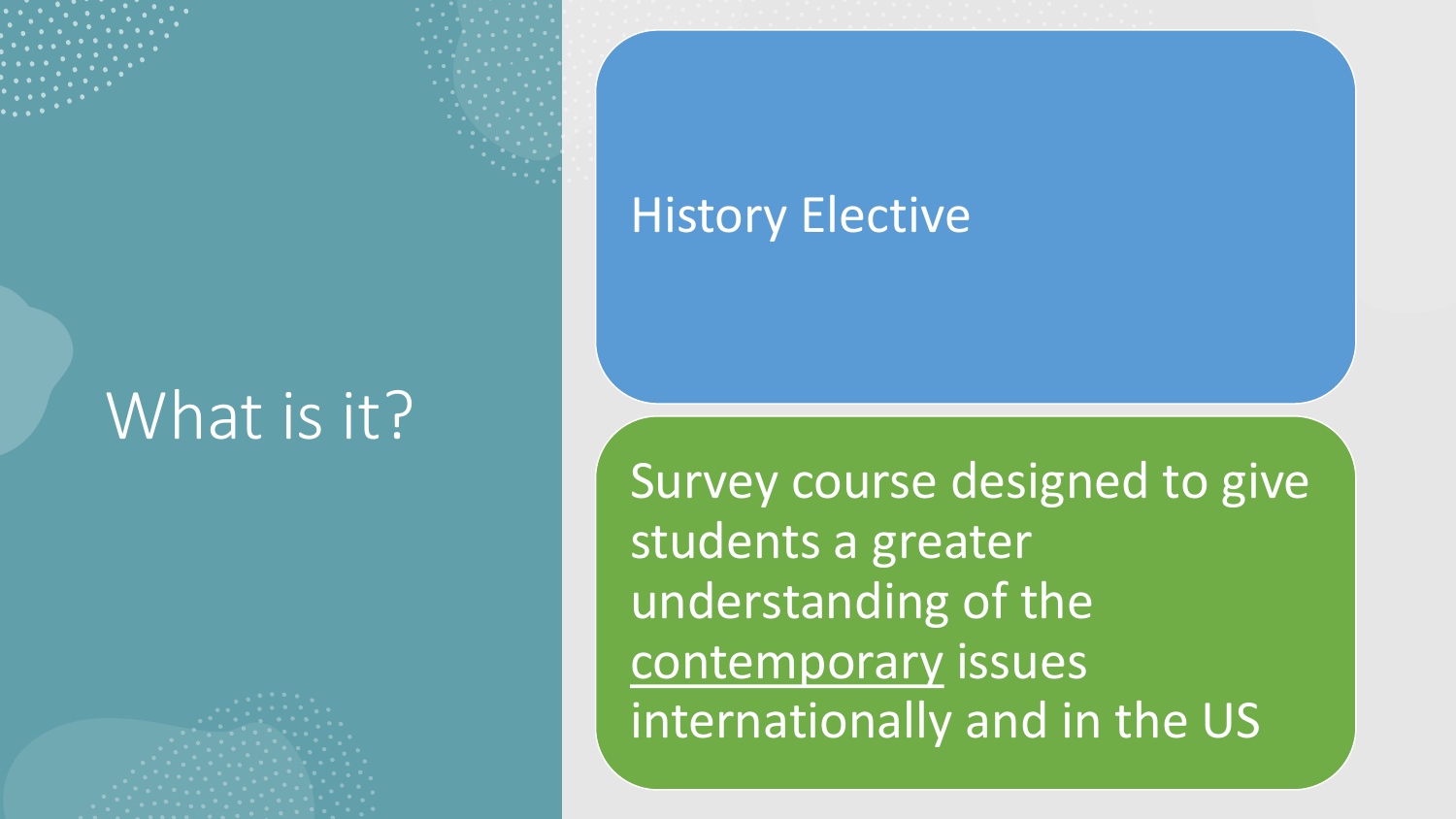Syllabus - Course Outline with some Unit examples

- Foundations
	- Legacy of Imperialism
	- Fake News
- U.S. Domestic Policy
	- Immigration
	- Death Penalty
	- Health Care
- U.S. Foreign Policy
	- US Territories
	- Environment
	- Russia, North Korea, Iran
- Search for International **Security** 
	- Terrorism
	- Genocide
	- Slavery
- Global Economy
	- Poverty
	- Outsourcing
	- OPEC, NAFTA, WTO, EU, IMF
- Facing the Future
	- Minority Rights
	- Refugees
	- Artificial Intelligence